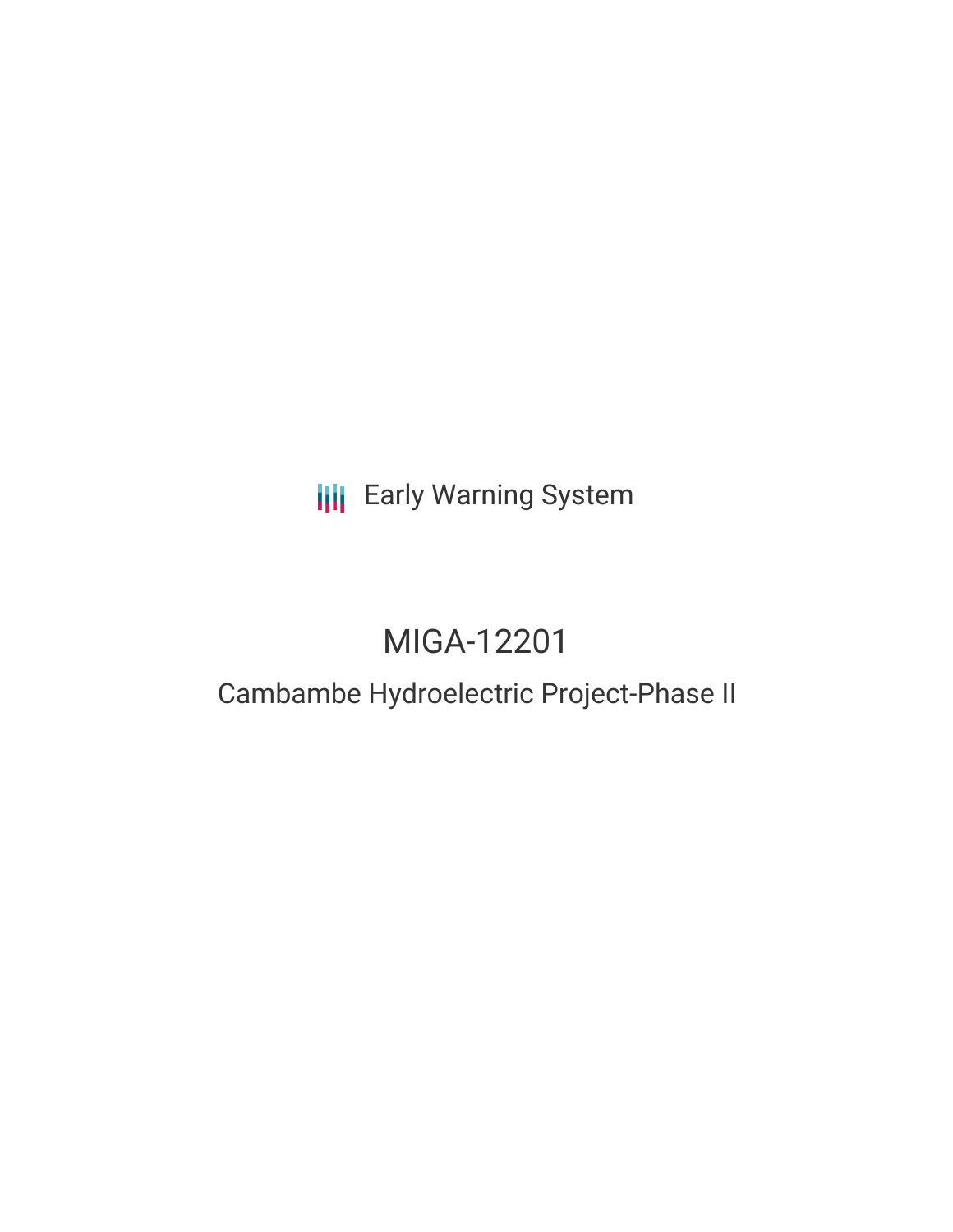

#### **Quick Facts**

| <b>Countries</b>                | Angola                                                                      |
|---------------------------------|-----------------------------------------------------------------------------|
| <b>Financial Institutions</b>   | Multilateral Investment Guarantee Agency (MIGA)                             |
| <b>Status</b>                   | Approved                                                                    |
| <b>Bank Risk Rating</b>         | A                                                                           |
| <b>Voting Date</b>              | 2013-05-21                                                                  |
| <b>Borrower</b>                 | <b>HSBC Bank Plc.</b>                                                       |
| <b>Sectors</b>                  | Energy, Hydropower                                                          |
| <b>Potential Rights Impacts</b> | Healthy Environment, Housing & Property, Labor & Livelihood, Right to Water |
| Investment Type(s)              | Guarantee                                                                   |
| <b>Investment Amount (USD)</b>  | $$605.00$ million                                                           |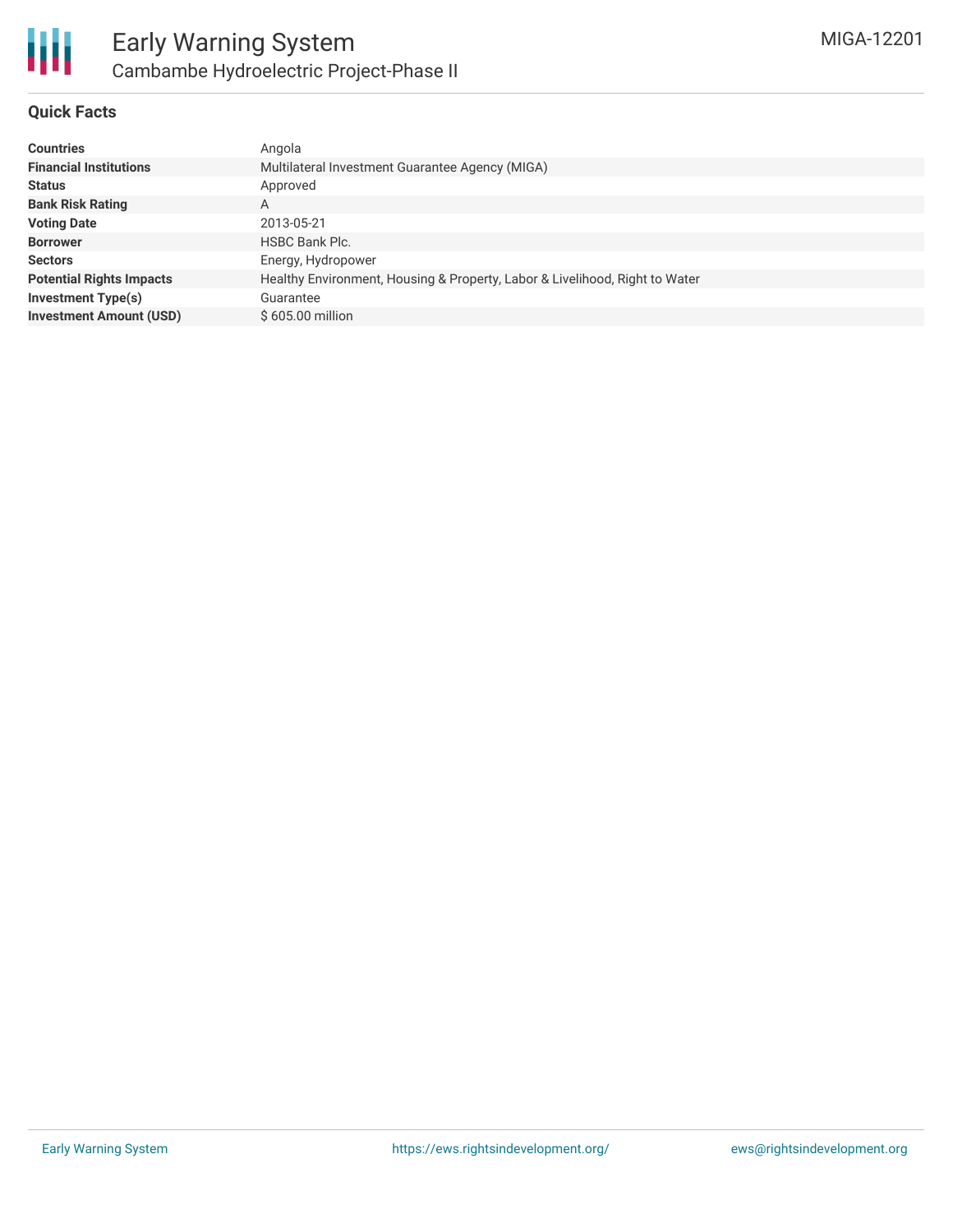

#### **Project Description**

HSBC Bank plc ("HSBC") has requested MIGA to provide coverage for financing of Phase II of a three phased rehabilitation and expansion project of the Cambambe Hydroelectric power station 180 km east of Luanda, Angola. Phase I, which was completed in December 2012, involved the rehabilitation of the four existing turbine generators, which were not operational. Phase II, which the MIGA guarantee will cover, involves the construction of a second powerhouse with four additional turbine generators, initially rated at 120MW each or 480MW in total and construction of a concrete spillway on the basis of a contract awarded to Odebrecht SA of Brazil. Phase III, which is also underway, involves the heightening of the dam wall from 102m to 130m in elevation, which will result in a final capacity of 700 MW, a further increase of 220 MW from the original power plant.

Odebrecht has selected Voith Hydro GmbH & Co. KG ("Voith") of Germany and Elecnor SA ("Elecnor") of Spain as subcontractors for the provision of mechanical and electrical equipment and services respectively. The total value of the contract to be financed with MIGA's support is EUR560 million and the Ministry of Finance of Angola mandated three banks, HSBC, Societe Generale S.A. and BHF-BANK Aktiengesellschaft, to structure a financing package for the project costs (with HSBC acting as Coordinating Arranger).

The U.S. Government abstained from approving this guarantee.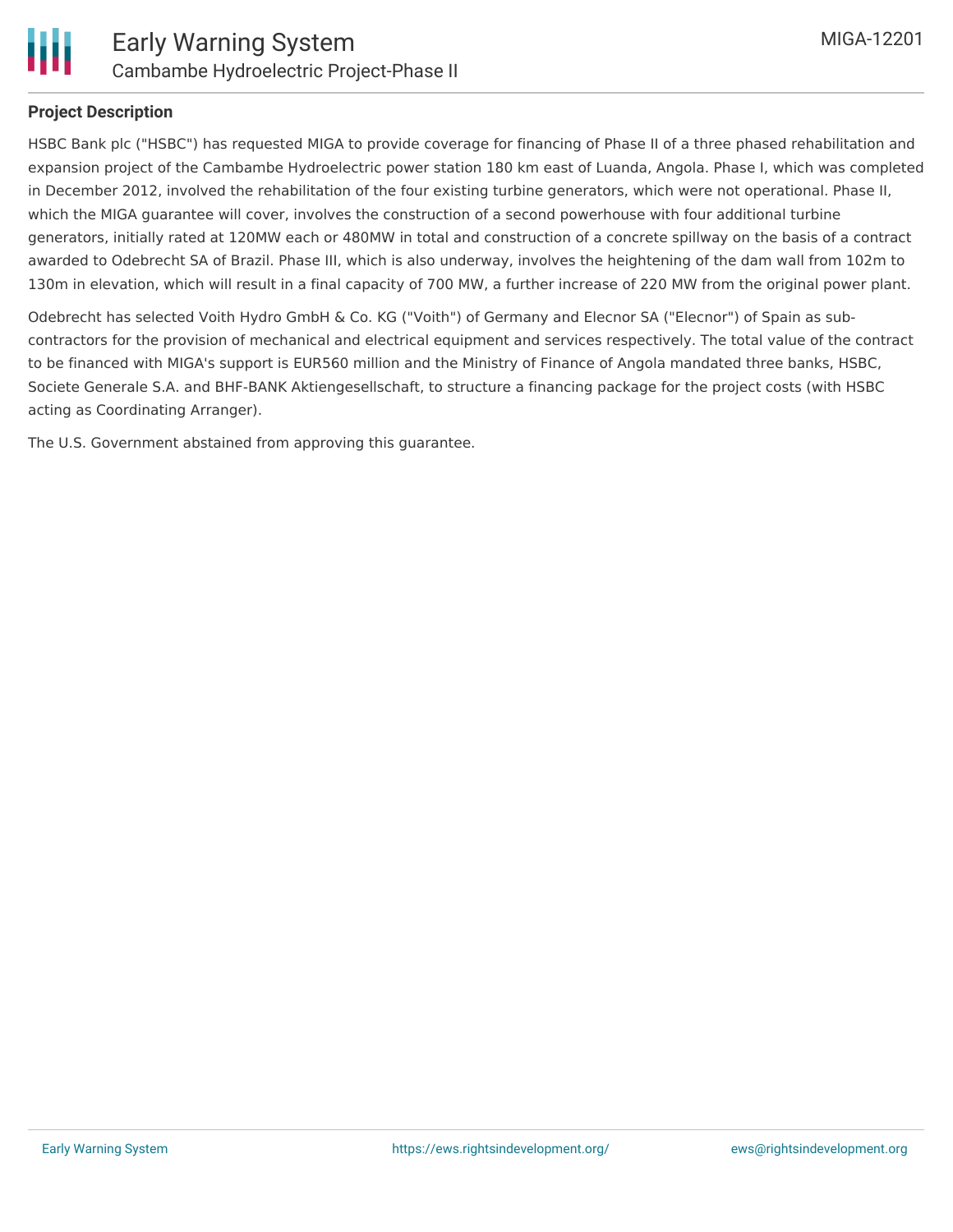#### **Early Warning System Project Analysis**

#### **Risk Categorization**

According to MIGA Project documentation, "This project is Category A according to MIGA's policy on social and environmental sustainability, as it has potentially significant adverse social or environmental impacts that are diverse, irreversible, or unprecedented. The rehabilitation and expansion of the existing infrastructure, the increase in the height of the dam wall and associated infrastructure, could potentially result in diverse negative environmental and social impacts related to: landscape, underground water quality, surface water quality, air quality, noise levels, waste water, solid waste, hazardous waste, biodiversity, worker health and safety and communities health and safety during construction and operation. Cumulative impacts on the Kwanza River will be considered."

#### **Applicable Social and Environmental Standards**

According to Project documentation:

"While all Performance Standards are applicable to this investment, our current information indicates that the investment will have impacts which must be managed in a manner consistent with the following Performance Standards:

- PS1: Social and Environmental Assessment and Management Systems
- PS2: Labor and Working Conditions
- PS3: Pollution Prevention and Abatement
- PS4: Community Health, Safety & Security
- PS5: Land Acquisition and Involuntary Resettlement
- PS6: Biodiversity Conservation & Sustainable Natural Resource Management
- PS8: Cultural Heritage

The findings of MIGA's due diligence confirmed that there are no Indigenous Peoples (PS7) impacted by the project."

#### **According to MIGA Project documentation:**

"Community engagement during the EIS process was limited to a public hearing which was convened prior to submission of the final EIS. Following the review of the community consultation by SRK, it was concluded that the consultation was not sufficiently comprehensive and therefore revisions to the community engagement plan are required to ensure a complete process of public consultation is followed. This will be completed in the next 6 months. Odebrecht has already begun consultation with the people of Cambambe, Terra Nova and Cambingo villages, the villages closest to the site and directly impacted by the project, through the community development program called 'Chaleno Kiambote." However, engagement with the wider community and the region is limited. A more comprehensive community engagement plan will be developed to include villages further afield. A grievance mechanism for the communities will also be developed."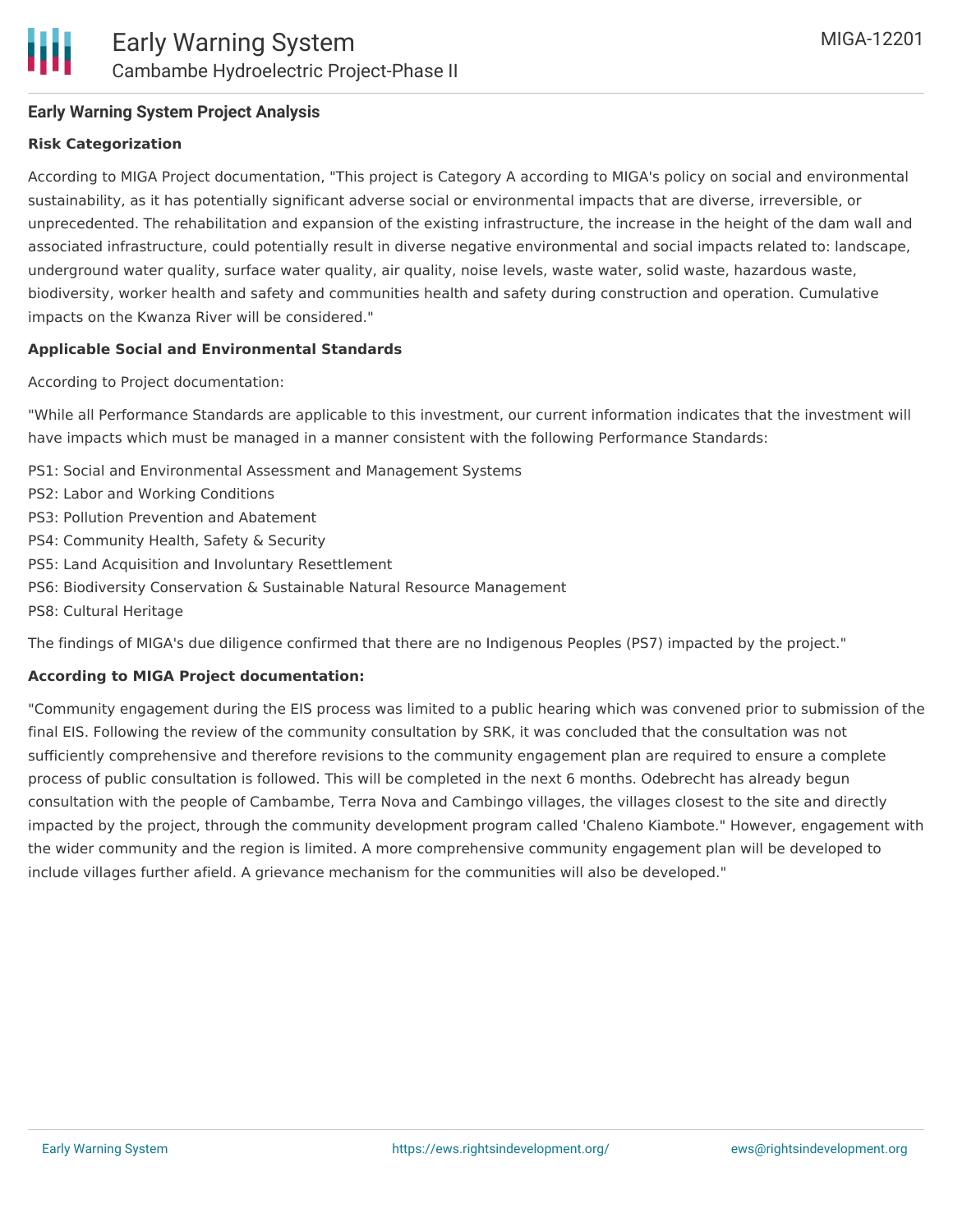#### **People Affected By This Project**

#### **ENVIRONMENTAL AND HUMAN RIGHTS IMPACT**

This project presents a number of potentially serious environmental and human rights impacts. An Environmental and Social Due Diligence report prepared for HSBC by international consulting firm SRK Consulting notes that "An ESIA was prepared by Holisticos in order to fulfil a number of Angolan environmental regulatory requirements". However, the SRK report states that "A number of relatively major changes to the project, notably placing of surplus material (rock) in the Kwanza River (to create a platform for a new access road) and relocation of the surplus materials dump, are neither described nor assessed in the ESIA." The SRK report lists a number of deficiencies that exist between the ESIA on which the Angolan government approved the Project and IFC Performance Standards, the Equator Principles, and the World Commission on Dams and World Bank Safeguard Policy for Dams.

SRK Consulting considers that all of the deficiencies are capable of being remedied, and their report includes a Corrective Environmental and Social Action Plan (ESAP). It will be important, however, both to ensure that remedial actions proposed in the ESAP are adequate, and that they are followed through. Particular areas of concern are listed below.

#### **RIGHT TO A HEALTHY ENVIRONMENT**

According to the SVK report:

"Waste treatment and disposal facilities in Angola are known to be inadequate and the fate of many (hazardous) wastes is uncertain, and it is not clear where they will be disposed or to what extent third parties will be used. Limited application of energy and water use efficiency principles is evident;

The series of rapids on the Kwanza River could be regarded as a unique ecosystem under threat from the cumulative impacts of the series of eight dams planned for this reach of the river. Cumulative impacts were not assessed and PS1 is clear that the Project should consider cumulative impacts; and

A number of species registered on Angola's Red List of Endangered Species and on the International Union for Conservation of Nature (IUCN) Red List occur in the area. However, there is no Biodiversity Action Plan or Biodiversity Management Plan, and most efforts are or will be focused on rehabilitation.

Cumulative basin-wide impacts are not considered."

Furthermore, MIGA Project documentation notes that "Based on recent works, approximately 100,000 litres of used oil are produced annually along with approximately 1,000 used filtres."

With these matters in mind, the following questions may be relevant:

- Has the company adequately analyzed the potential environmental impact of its proposed operations?
- What means do you have to seek redress if the environmental impact of the proposed operations become a problem for local communities and/or the local ecosystem?
- Where will solid waste, hazardous waste, and other waste products be disposed of and what impact is this likely to have on the local environment?

#### **RIGHT TO WATER**

The SRK report notes that:

"Villagers use the Kwanza River for their water supply. Key economic sectors in the area include agriculture, animal husbandry, hunting, fishing, charcoal burning and some trade. Malaria and waterborne diseases and infections are common in the area.

The river beach, used by residents of Dondo, Alto Dondo and Vila de Cambambe for recreational purposes, drawing water,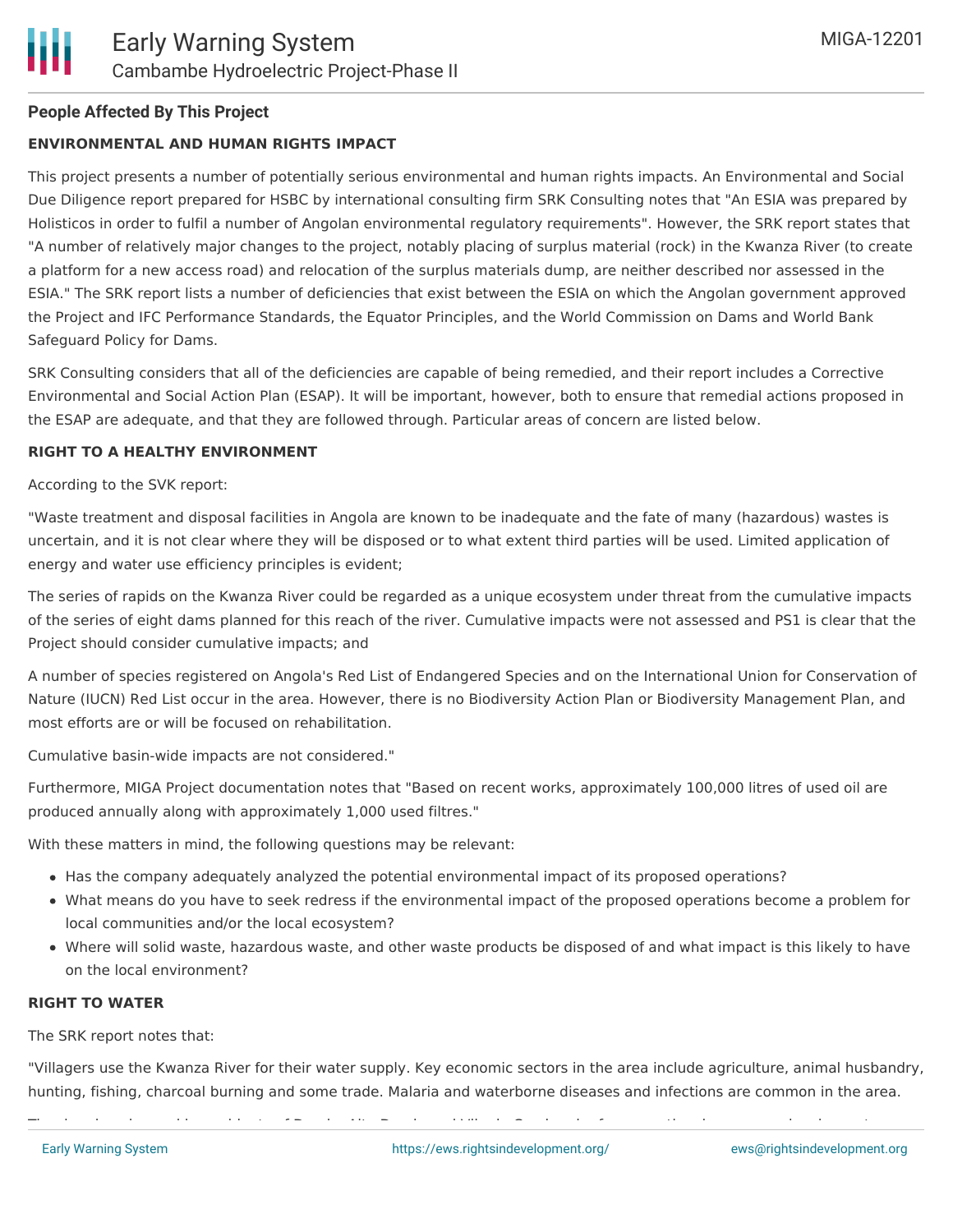### **Investment Description**

Multilateral Investment Guarantee Agency (MIGA)

This summary covers financing by HSBC Bank Plc. and other international lenders to be identified to the Ministry of Finance of Angola for the expansion of the Cambambe hydroelectric power station. The lenders have applied for MIGA guarantees of up to \$470 million (\$605 million equivalent) covering their non-shareholder loans including interest. The coverage is for a period of up to 15 years against the risk of non-honoring of sovereign financial obligations.

The U.S. Government abstained from approving this guarantee.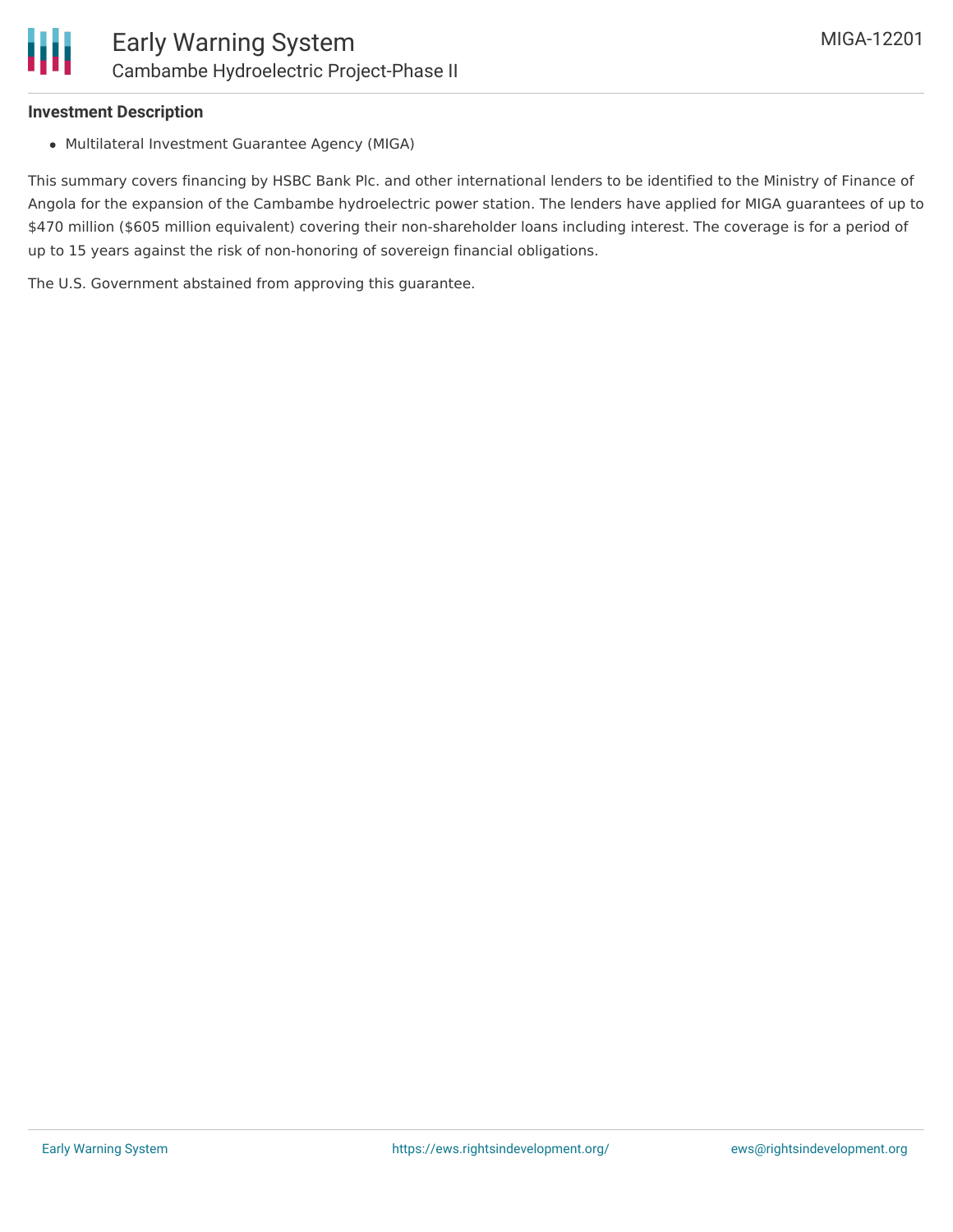

### Early Warning System Cambambe Hydroelectric Project-Phase II

| <b>Private Actor 1</b>   | <b>Private Actor</b><br>Role | <b>Private Actor</b><br>1 Sector | <b>Relation</b>          | <b>Private Actor 2</b> | <b>Private Actor</b><br>2 Role | <b>Private Actor</b><br>2 Sector |
|--------------------------|------------------------------|----------------------------------|--------------------------|------------------------|--------------------------------|----------------------------------|
| $\overline{\phantom{0}}$ | $\overline{\phantom{0}}$     |                                  | $\overline{\phantom{a}}$ | <b>HSBC Bank Plc</b>   | Investor                       | $\sim$                           |
| $\overline{\phantom{a}}$ |                              |                                  |                          | Odebrecht S.A.         | Contractor                     |                                  |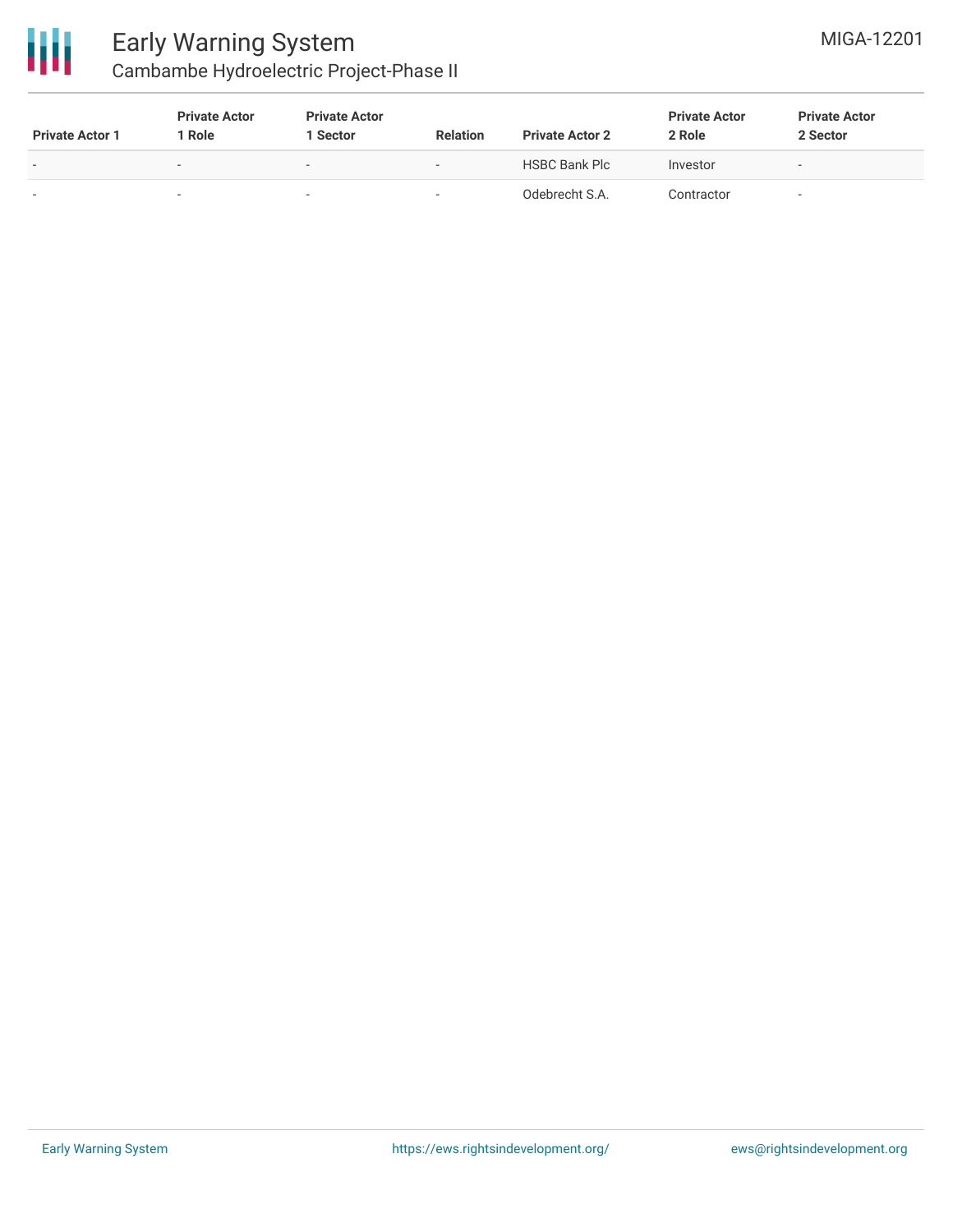

#### **Contact Information**

\*No contacts available at time of writing

#### **CONSULTATION PROCESS**

The SVK report notes that "the Public Consultation and Disclosure Plan (PCDP) and stakeholder engagement may have satisfied Angolan requirements, but are considered deficient in terms of Good International Industry Practice (GIIP). Early and prior disclosure to all parties did not occur and/or was inadequately documented, and was not sufficiently ongoing; and a grievance mechanism for the community is not adequately defined, documented and disclosed."

#### **ACCOUNTABILITY MECHANISM OF MIGA**

The Compliance Advisor Ombudsman (CAO) is the independent complaint mechanism and fact-finding body for people who believe they are likely to be, or have been, adversely affected by an IFC or MIGA- financed project. If you submit a complaint to the CAO, they may assist you in resolving a dispute with the company and/or investigate to assess whether the IFC is following its own policies and procedures for preventing harm to people or the environment. If you want to submit a complaint electronically, you can email the CAO at CAO@worldbankgroup.org. You can learn more about the CAO and how to file a complaint at http://www.cao-ombudsman.org/